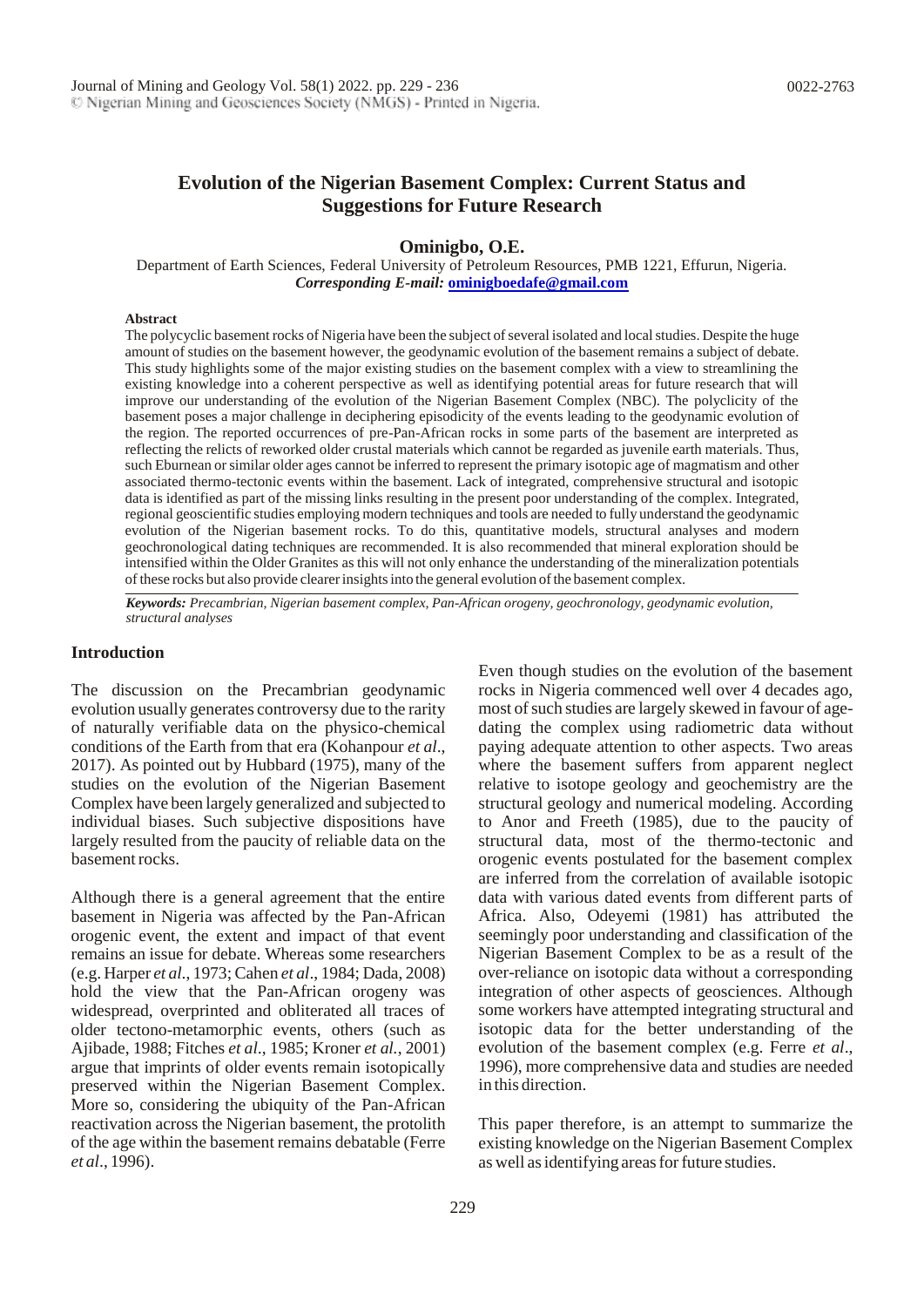### **Overview of the Nigerian Basement Complex**

### *Position and Lithology of the Nigerian Basement Complex*

The NBC is part of the southern end of the Trans-Sahara Pan-African mobile belt situated between the Archean-Paleoproterozoic blocks of the West African and Congo cratons (Fig.1). The basement complex is considered to

be part of the reactivated Pan-African belt that resulted from the collision of the passive continental margin of the West African craton and the active margin of the Tuareg Shield. This Trans-Saharan-Pan-African orogenesisled to the development of various high grade metamorphism, massive granite plutonism and late orogen-parallel tectonics (Ominigbo *et al*., 2020; Okonkwo and Ganev, 2012).



**Fig. 1**: Geological map of Nigeria showing the Basement Complex rocks (adapted from Jimoh *et al.*, 2019)

Although there remains a debate as to the extent and effects of the Pan-African orogenic event on the NBC, there is seemingly an agreement amongst researchers that the entire basement was affected by the 650 Ma ±150 thermo-tectonic events (Ferre, 1996; Anor and Freeth, 1985). And, whereas some early researchers (e.g. Pidgeon *et al*., 1976; Brugier *et al.,* 1994) considered the Nigerian basement as a singular Archean block, later studies (e.g. Ferre *et al*., 1996; Ekwueme, 1990) have demonstrated that the basement complex in

Nigeria consists of at least, 2 geochronologically distinct units: an Archean province in the western part of the country and Eburnean block to the east.

Based on geochronology, stratigraphy and composition, the rocks of the NBC fall into 2 broad groups: the pre Pan-African crystalline rocks  $(2.8 - 1.3 \text{ Ga})$  comprising migmatite gnesisses and ancient granites; and the Pan-African crystalline rocks  $(1.1 - 0.5 \text{ Ga})$ , consisting of the Older Granites and metavolcano-sedimentary series. Typically, the Pan-African rocks lie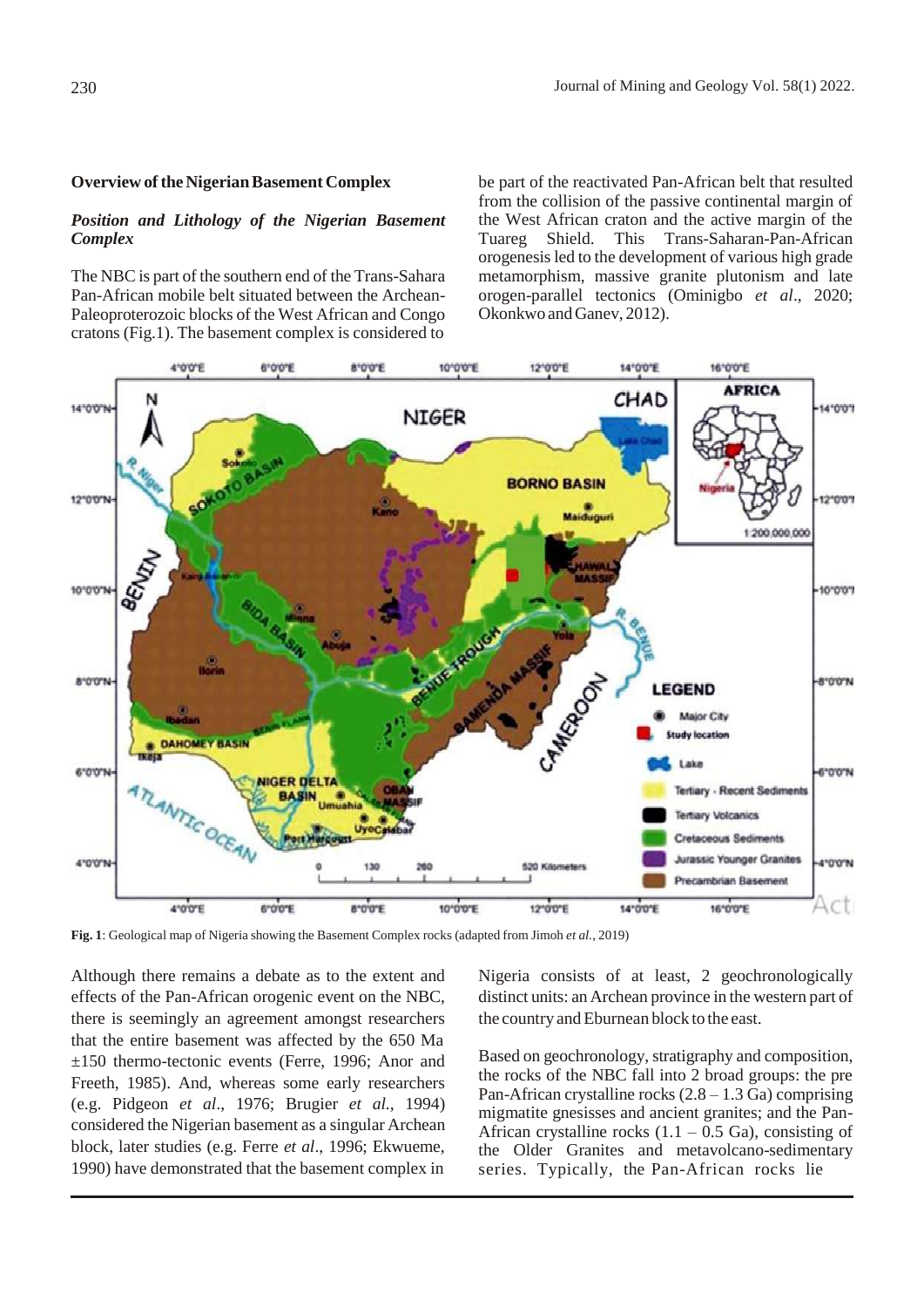unconformably on the pre-Pan-African basement (Ekwueme, 1990).

The complex is underlain by different lithological units: the migmatite-gneiss-quartzite complex, the Older Granite and the Younger Granites otherwise regarded as the Schilt Belts and the undeformed charnockites, gabbroic and dioritic rocks (Ominigbo *et al*., 2020; Rahaman, 1989; Rahaman, 1988; Odeyemi, 1981). In many places, the Older Granites intrude both the migmatite gneisses and the schists. Chronologically, the Migmatite Gneisses are the oldest rocks in the basement complex and are thought to be reworked older crust by orogenic events, with the undeformed acid and basic dykes being of later- to post-Pan-African orogeny (Haruna, 2017).

The NBC is considered to be characterized by contrasted accreted terranes (typical of the south of the Pan-African belt of West Africa) which can be grouped into 2 provinces: western Nigeria and eastern Nigeria. The western group consists of tonalite-trodnhjemitegranodiorite (TTG) type orthogneisses, amphibolites facies and greenstone facies metasediments. On the other hand, the rocks in the eastern province are predominantly made up of synformal schist belts ranging from greenstone to amphibolite facies. Whereas the petrological units in western Nigeria are Archean, their counterparts in the eastern province are typically Eburnean. More so, the general absence of gold mineralization and banded iron formations in significant amounts in eastern Nigeria support the inference that unlike western Nigeria, the east lacks Archean protoliths(Ferre *et al*., 1996).

## *The Nigerian Basement Complex within the context of thePan-AfricanOrogeny*

The NBC is part of the southern part of the aggregation of allochthonous terranes in West Africa as part of the Togo-Benin-Nigeria Shield (Ajibade and Wright, 1989). Like other parts of the continent, the Togo-Benin-Nigeria Shield was affected by the pervasive Pan-African orogeny. The Pan-African orogenic event is a continent-wide event which led to the reworking of the older crust, giving rise to a polycyclic basement and imposing a broadly  $N-S$  structural trends on the region. The magmatism accompanying the Pan-African led to widespread emplacement of granites and charnockites just as the associated thermal activity imprinted mineral ages of 500 – 600 Ma in almost all the rocks in the region, Nigeria inclusive (Turner, 1983; Ferre *et al*., 1996).

Similarities have been reported between the NBC and neighboring Pan-African provinces, both in terms of petrology and geochronology. For example, the volcanic and sedimentary rocks of the Tchilit paleorift (Air, Niger) are believed to be comparable to the Anka Schist Belt in western Nigeria, just as the other schist belts in Nigeria share close similarities with the Archean greenstone belts within Pan-African province (Ferre *et al*., 1996; Turner, 1983). Notable areas of similarities include size, synclinal structures, grade of metamorphism (low grade), presence of volcanic and clastic rocks, occurrence of iron banded iron formation as well as gold mineralization. The Nigerian schists, however, differ from many other belts within the province in that sedimentary clasts predominate over volcanic rocks(Turner, 1983).

Correlations have also been made between the deformation and metamorphism in the Pan-African province of West Africa and the Himalayas of Asia. These similarities are manifested in major shear and transcurrent fault systems which are oblique to the major direction of propagation (Ajibade and Wright, 1989; Black, 1980). The polycyclicity and diversity of the rocks formed in the southern province of the Pan-African belt (the NBC inclusive) resembles the central Hoggar-Air block, north of the Togo-Benin-Nigeria Shield (Ajibade and Wright, 1989).

## **Geochronology and Evolution of the Basement Complex**

Whereas the NBC rocks have benefitted from extensive geological field mapping, there seems to be paucity of reliable radiometric data to properly enhance the understanding and interpretation of its evolution. More so, Kroner *et al.* (2001) opine that most of the available geochronological data are largely unreliable having been derived almost exclusively from Sb-Rb dating techniques. Although the NBC is believed to have been affected by four orogenic events, the structural and stratigraphic differentiation of the rocks which presumably characterize the different events in Nigeria is difficult. This gap has been attributed to two reasons: the extensive and pervasive Pan-African event obliterated signatures of earlier orogenies, thereby making it difficult to map such older rocks. Secondly, there has been very little research efforts aimed at detailed investigation and isolation of the component unitswithin the complex (Odeyemi, 1981; Dada, 2008).

Presently, the occurrence of the Eburnian event within the Nigerian basement remains disputed, largely due to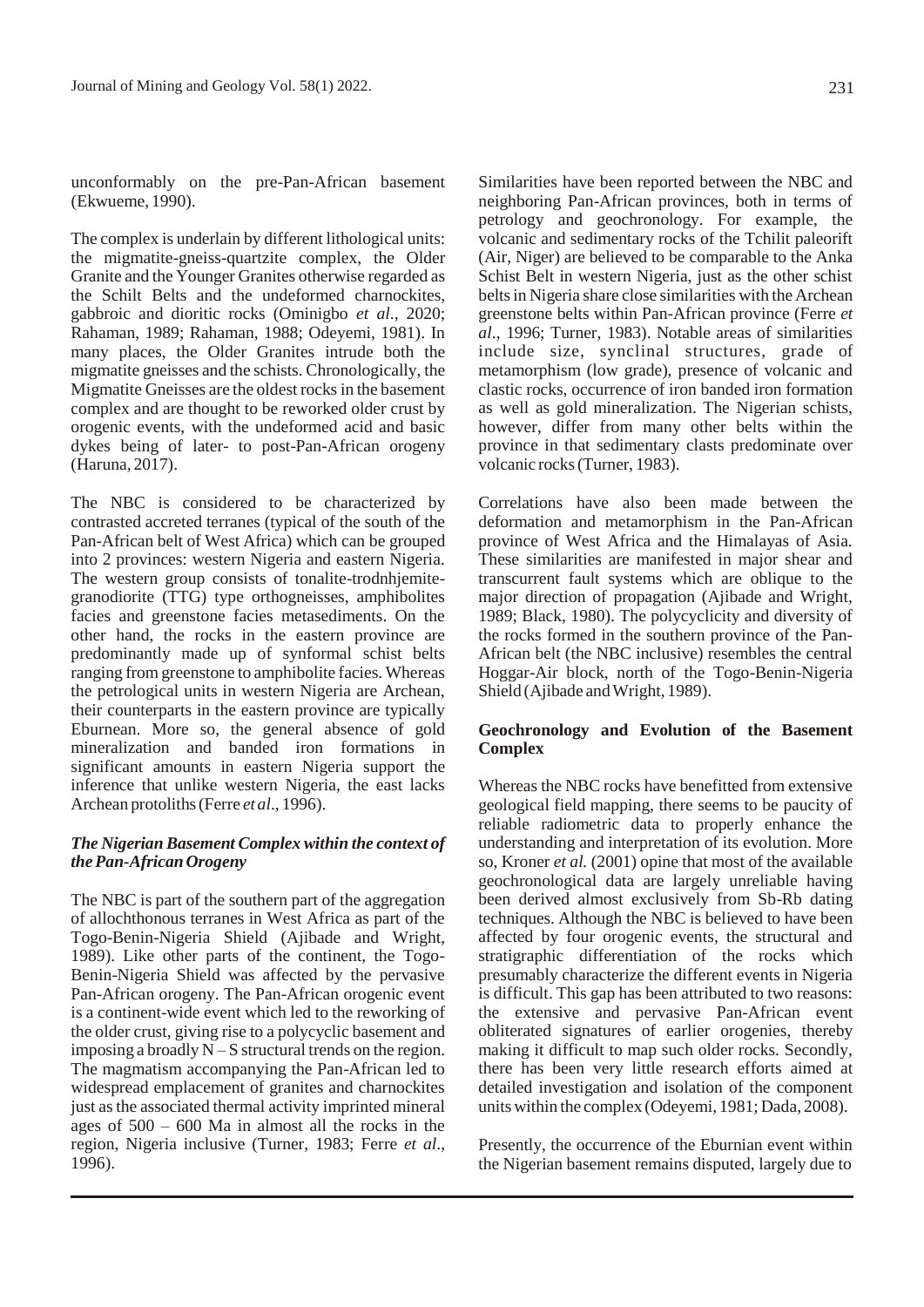lack of reliable structural and isotopic data (Dada, 2008). At best, the Eburnean age is considered to be speculative and subject to diverse opinions (Udinmwen, 2015). As shown in the Table 1 below, whereas most of the isotopic ages reported support the Pan-African age for the intrusive rocks within the complex (e.g.

Ekwueme *et al*., 1997; Van Breemen *et al*., 1977; Umeji and Caen-Vachette, 1984), some much older ages have also been reported for similar rocks within the complex (e.g. Okonkwo & Ganev, 2012; Oversby, 1975; Kroner *et al*., 2001).

| S/N | Author(s)/Year                     | Rock type                       | Location                          | <b>Method</b>   | <b>Reported</b><br>age (Ma) | <b>Observation(s)/Remark(s)</b>                                                                                                                                                                                                                                                          |
|-----|------------------------------------|---------------------------------|-----------------------------------|-----------------|-----------------------------|------------------------------------------------------------------------------------------------------------------------------------------------------------------------------------------------------------------------------------------------------------------------------------------|
| 1.  | Grant (1970)                       | Granite<br>gneiss;<br>basalt    | SW<br>Ibadan,<br>Nigeria          | $Sb-Sr$<br>K-Ar | $2205 \pm 70$ ;<br>480      | (Eburnean) Interpreted As Age Of<br>2205<br>Metamorphism; 480 = Cooling Age, Terminating<br>The Pan-African Event. The Eburnean age here is<br>comparable to the 2.2 - 2.9 Ga Rb-Sr whole rock<br>ages reported by Onstott (1987) for the<br>metamorphic rocks of Nimba County, Liberia. |
| 2.  | Harper et al.<br>(1973)            | Amphibolite<br>and<br>pegmatite | Northern<br>Nigeria               | K-Ar            | < 692                       | Majority of the metamorphic ages fell within 490<br>$-550.$                                                                                                                                                                                                                              |
| 3.  | Oversby (1975)                     | Banded<br>gneiss                | Ibadan,<br>SW<br>Nigeria          | $U-Pb$          | 2750 and<br>590             | $2750$ = emplacement age; 590<br>age of<br>$\qquad \qquad \blacksquare$<br>metamorphism                                                                                                                                                                                                  |
| 4.  | Van Breemen et<br>al. (1977)       | Granite and<br>chamockite       | <b>NE</b><br>Bauchi.<br>Nigeria   | U-Pb            | 610                         | The 610 age was interpreted as the peak of<br>granite plutonism within the region.                                                                                                                                                                                                       |
| 5.  | Umeji and Caen-<br>Vachette (1984) | Granite                         | Mkar-Gboko,<br><b>SE Nigeria</b>  | Rb-Sr           | $547 \pm 38$                |                                                                                                                                                                                                                                                                                          |
| 6.  | Ekwueme, et al.<br>(1997)          | Granite                         | SE<br>Obudu,<br>Nigeria           | K-Ar            | 507.6<br>±10.1              | They suggested a prolonged cooling period $( \geq 110$<br>Ma) for the granites of SE Nigeria.                                                                                                                                                                                            |
| 7.  | Ekwueme, et al.<br>(1997)          | Dolerite                        | Oban Massif.<br><b>SE</b> Nigeria | K-Ar            | $204.0 +$<br>9.9            |                                                                                                                                                                                                                                                                                          |
| 8.  | Kroner et al<br>(2001)             | Migmatite<br>gneiss             | Kaduna,<br><b>NNW Nigeria</b>     | Pb-Pb           | $3571 \pm 3$                | This is easily the oldest age interpreted for the<br>Nigerian basement thus far.                                                                                                                                                                                                         |
| 9.  | Okonkwo and<br>Ganev (2012)        | Granite<br><b>Gneiss</b>        | sw<br>Jebba,<br>Nigeria           | U-Pb            | $2207 \pm 20$               | The $2207 \pm 20$ Ma was interpreted to be the age<br>of crystallization of the parent granite.                                                                                                                                                                                          |
| 10. | Ferre et al.<br>(1996)             | Migmatite<br>gneiss             | NE<br>Toro,<br>Nigeria            | Pb-Pb;<br>Rb-Sr | $580 \pm 7$                 |                                                                                                                                                                                                                                                                                          |

**Table 1:** Selected age data on the Nigerian Basement Complex rocks

### **TheMissingLink?**

The most reliable geological interpretations are those that apply the integrated approach (Kohanpour *et al*., 2017; 2020; Ominigbo *et al.,* 2021.) Unfortunately, the traditional approach in Earth Sciences researches tends to either focus exclusively on the geological attributes without paying adequate attention to the mechanism of formation (and deformation) or they tend to emphasize mechanical properties of the rocks without proper consideration for the geological origin (Aydan and Kawamoto, 1990). Apart from a few integrated studies such as Ferre *et al.* (1996), most of the existing data and literature on the evolution of the Nigerian basement tend to suffer from this bias which in part accounts for the ongoing debate about the evolution of the basement. This approach has led to interpretations with many inconsistencies about the evolution of the Nigerian basementrocks.

### *Structural Data*

Over the years, serious focus has been on the petroliferous sedimentary basins and the highly mineralized schist belts and the Younger Granites in Nigeria with the gneisses and Older Granites suffering relative neglect. This is in large part due to the mineral and hydrocarbons exploration activities in those schist belts and sedimentary basins respectively (Gok *et al*., 2010). As a result, the structural attributes of the Nigerian basement rocks particularly the gneisses remain poorly understood. This situation has contributed to the current fairly poor understanding of the evolution of the basement complex, particularly the extent and episodicity of the Pan-African event due to paucity of comprehensive and reliable scientific data.

As pointed out by Balogun (2019), apart from a series of broad regional studies conducted on the Nigerian Basement Complex in the 1960s through the early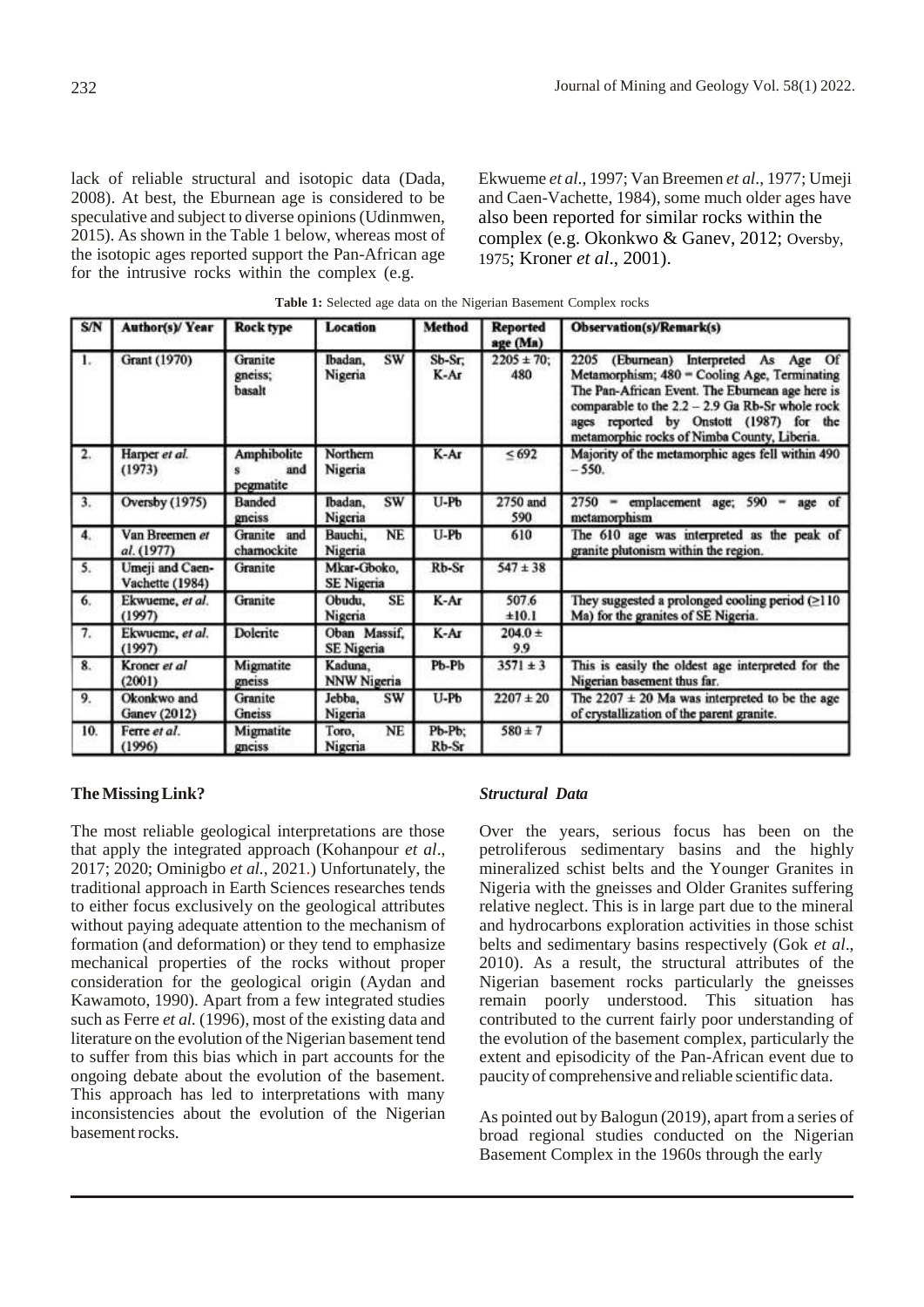

**Fig. 2:** Generalized geological map showing structural trends in Nigeria (adapted from Salawu *et al*., 2021)

1990s, there have been very few recent detailed studies aimed at understanding the peculiar geodynamic evolution across the various geological regions making up the NBC. As a result, there are no new significant insights gained about the geodynamic settings and structural attributes of the basement complex. Most of the earlier postulations on the thermo-tectonic events and orogenies of the Nigerian basement rocks are based on isotopic data and correlation with dated events in other parts of Africa and South America. Anor and Freeth (1985) have opined that relying solely on isotopic data for the understanding and interpretation of the Nigerian Basement Complex could be misleading.

Although some attempts have been made to integrate the structural elements into the discourse on the evolution of the basement complex (e.g. Burke *et al.,* 1987;Anor and Freeth, 1985; Gok *et al*., 2010; Balogun, 2019; Ominigbo et al., 2021), studies on the mechanism of deformation of the complex remain largely scanty. This is particularly true of micro-structural geological studies on the Nigerian basement. According to Anders *et al*. (2014), studies of micro-fracture orientations can provide important insights into the paleostress history of rocks; the causes and processes of fault zones' development as well as the evolution of regional stress fields are well preserved inmicrostructures.The paucity

of structural data, particularly microstructures, could be a significant missing link in the understanding and interpretation of the evolution of the Nigerian basement.

### *Episodicity* of the Pan-African Orogeny?

Whereas there is a near consensus that most of the NBC has been affected by different orogenic events (Liberian, 2700Ma ±200; Eburnean, 2000Ma ±200; Kiberian,  $1100Ma + 100$  and the Pan-African, 650 Ma  $\pm$ 150), the relationships between the various episodes remain ambiguous due to poor and discontinuous exposures (Anor and Freeth, 1985). For a polycyclic basement like Nigeria, it is not uncommon for reworked relicts of older tectonic events to be preserved and coexist with juvenile tectonic materials. Such a situation no doubt, makesit very difficult to decipher the tectonic history of such an area accurately (Omosanya *et al.,* 2013). As Arndt and Goldstein (1987) pointed out, dating samples that are mixtures of materials from different Earth sources or events could give misleading ages which in turn result in wrong interpretations and inferences. More so, most of the ages older than the Pan-African that have been reported for the Nigerian basement rocks were from Rb-Sr data which, according to Kroner *et al.* (2001), have been largely considered unreliable, especially among the earliest of those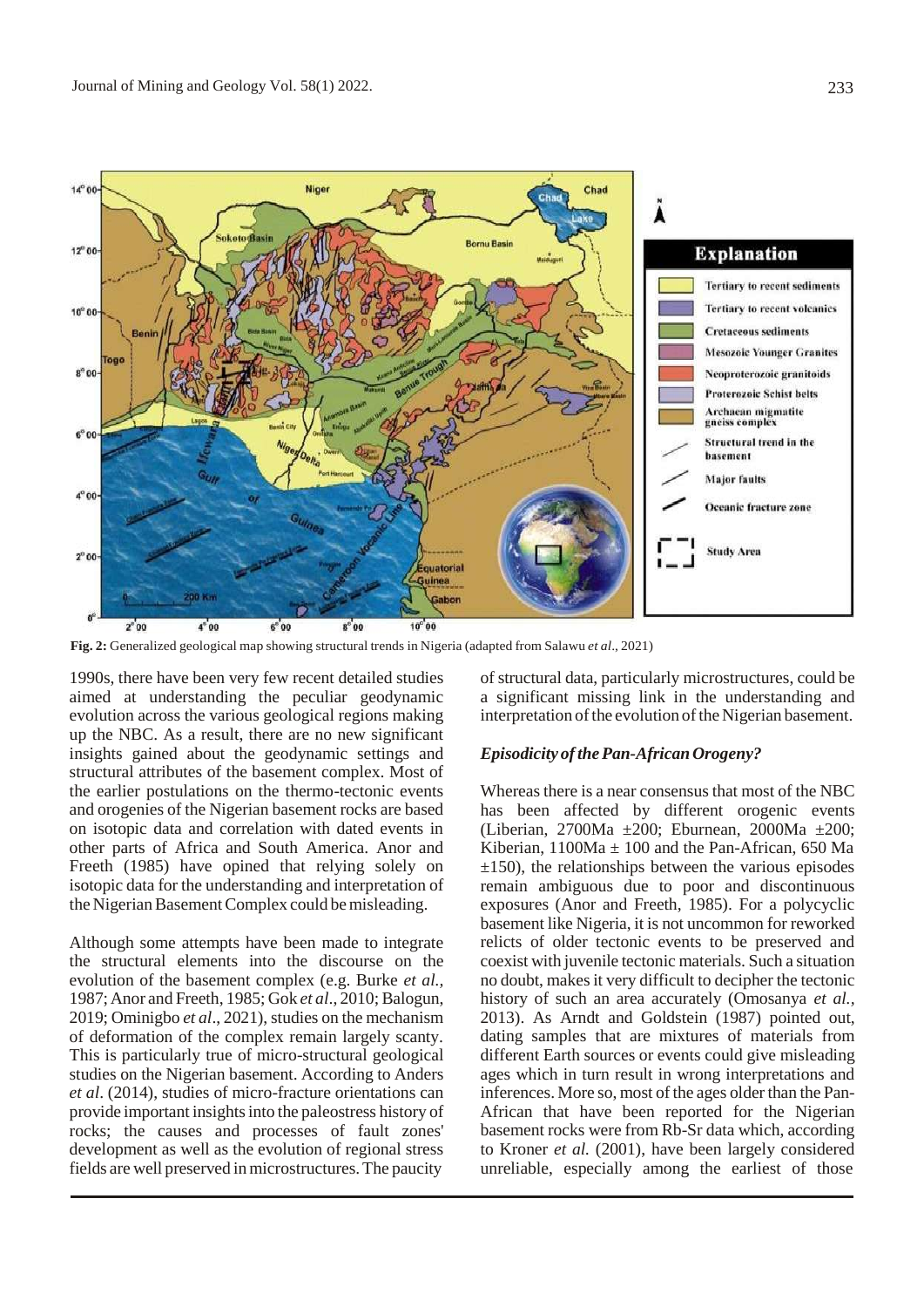isotopic data and ages in Nigeria. This makes the need for comprehensive and multidisciplinary studies (intensive geological field mapping, geophysical and geochemical analyses, airborne and remote sensing studies etc.) about the basement complex in Nigeria even more imperative. With modern advances in techniques, the uncertainties surrounding the orogenic episodes and their relationships can be easily resolved.

Recently, the use of quantitative models aimed at extrapolating back geological time and enhancing our understanding of the Earth's geodynamic evolution during the Precambrian has been advocated (Kohanpour *et al.*, 2017 and the references therein; Kohanpour *et al.*, 2019). As pointed out by Kohanpour *et al.* (2019), the cyclicity and evolution of supercontinents are largely controlled bymagma source which is often related to the tectonic setting of such magma. They therefore opine that the integration of the geochronological data with numerical modeling would enhance our understanding of the geodynamic evolutions of the geological past. Regorda *et al*. (2020) have applied such numerical models to study the accretionary Variscan orogenic belt that separates European continental lithosphere from the Iberian Peninsula to Poland. Using 2D and 3D numerical models, they were able to map out striking contrasts in the thermo-mechanical evolution and the various episodes of that characterize the Variscan orogeny.

Unfortunately, there are virtually no published studies on the numerical modeling of the geodynamic evolution of the NBC. The integration of such quantitative models with other geological constraints will go a long way in ascertaining not just the tectonic setting of the basement complex but also the regional extent and episodicity or otherwise of the Precambrian events in Nigeria.

## **SuggestionsforFuture Research**

The occurrence of pre-Pan-African rocks within the basement complex of Nigeria may have been due to the partial reworking of older crustal materials which may have been restructured and therefore, left imprints in intervening younger orogenic events, the Pan-African being the latest of such events (Hubbard, 1975). In order to ascertain the validity of the proposition that juvenile rocks of Eburnean and older ages exist within the complex, new integrated studies that combine geochronology, structural and field studies are essential. Specifically, a combination of structural and geochronological tools and techniques that will enhance

the interrogation of the composition of earth materials with high degree of certainty is suggested. Such high resolution structural and isotopic analyses would help give further insights into the origin and episodicity or otherwise of the events within the basement. Such studies will also help ascertain the validity or otherwise of the Eburnian and older ages reported for some rocks within the NBC.

The recent and ongoing insecurity in the country has made geological field mapping a rather very risky adventure with many institutions scaling down the place and importance of geological fieldwork in their curricular. This must be addressed as it a common knowledge that field mapping is indispensable to effective understanding of geology and its associated processes. In order to fully understand the evolution of the Nigerian basement rocks, comprehensive geological field mapping is essential. Such field exercises must be integrated with modern laboratory techniques. Whereas there are numerous technologies and laboratory techniques available today (and they keep evolving!) for remotely studying the Earth, these processes and laboratory analyses must be carried out asimportant but complementary studies to geological field mapping.

Although some zircon ages have been dated and reported for the NBC, a combination of U-Pb and Hf ages to decipher the true geodynamic history of the complex is recommended. This is because for a complex and polyclic province like the NBC, a true understanding of its evolution would necessitate identifying the old, reworked crustal materials and the juvenile components. As pointed out by Choulet *et al*. (2012), zircon preserves the original characteristics of the host magma whereas Hf helps to decipher the juvenile or contaminated character of the dated material. Such an approach could help resolve the existing controversy on the pre-Pan-African ages of the NBC. Choulet *et al*. (2012) have used the integrated U-Pb and Hf isotopic data to address the similarly polycyclic West Junggar accretionary complexesinChina.

## **Conclusions**

The Nigerian Basement Complex is made up of crystalline rocks which have undergone different phases of thermo-tectonic events, the last and most significant of which is the Pan-African event. The polycyclicity of the complex has made the understanding and interpretation of the evolution of these rocks rather difficult. Although a few pre-Pan-African ages have been reported in places within the complex, these older isotopic signatures may be relicts of reworked earth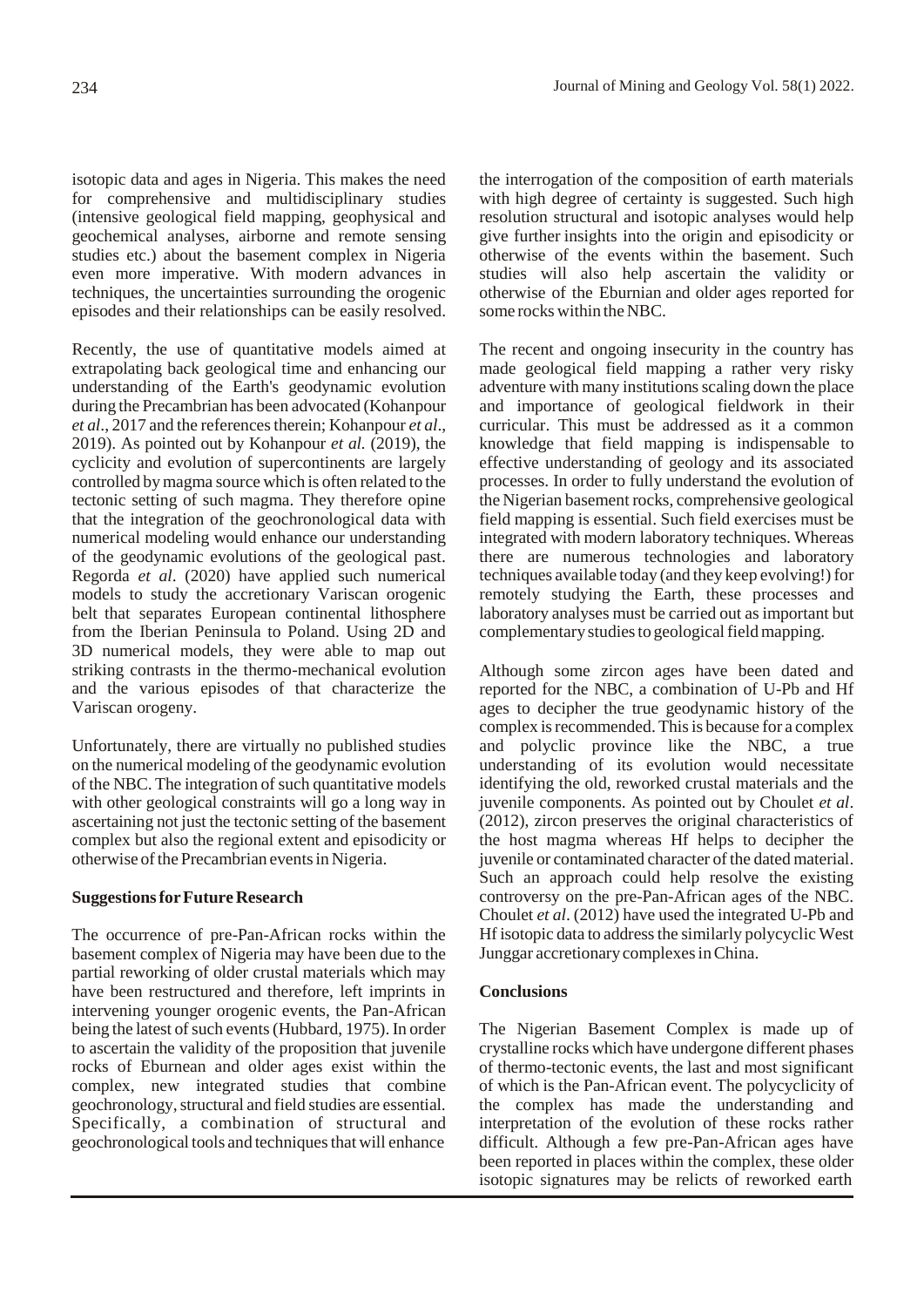materials, making their interpretation as juvenile rocks imprints be speculative.

To satisfactorily put the debate on the age of the complex to rest, there is a need to employ integrated and comprehensive scientific studies aimed at unraveling the true geodynamic history of the rocks. To achieve this, such studies should include, amongst others,

techniques and methods such as numerical modeling and structural and geochronological studies with the aim of ascertaining the geological evolution and episodicity within the Nigerian Basement Complex.

#### **Funding**

No external funding was received for this study.

#### *References*

- Ajibade, A.C. (1988). *Structural and tectonic evolution of the Nigerian basement with special reference to NW Nigeria.* International Conference on Proterozoic Geology and Tectonics of High grade terrain. University of Ife, Nigeria.
- Ajibade, A.C. and Wright, J.B. (1989). The Togo-Benin-Nigeria Shield: evidence of crustal aggregation in the Pan-African belt. *Tectonophysics*, 165, pp. 125 – 129.
- Anders, M.A., Laubach, S.E. and Scholz, C.H. (2014). Microfractures: A review. *Journal of Structural G e o l o g y.* 6 9 , p p . 3 7 7 – 3 9 4 *.* D o i : dx.doi.org/10.1016/j.jsg.2014.05.011
- Anor, A.E. and Freeth, S.J. (1985). Thermo-tectonic evolution of the basement complex around Okene, Nigeria, with special reference to deformation m e c h a n i s m . *P r e c a m b r i a n Research,* 28, pp. 269 – 281*.*
- Arndt, N.T. and Goldstein, S.L. (1987). Use and abuse of crust-forming ages. *Geology*, 15, pp. 893-895.
- Aydan, O. and Kawamoto, T. (1990). Discontinuities and their effects on rock mass. *Rock Joints*, Barton N. and Stephansson, O. (eds.), Balkema, Rotterdam, pp. 149 – 156.
- Balogun, O.B. (2019). Tectonic and structural analysis of the Migmatite-Gneiss-Quartzite complex of Ilorin area from aeromagnetic data. *NRIAG Journal of Astronomy and Geophysics*, 8 (1), pp. 22 – 33. Doi: 10.1080/20909977.20019.1615795.
- Black, R. (1980). The Precambrian West Africa. *Episodes*,  $4, pp. 3-8.$
- Bruguier, O., Dada, S. and Lancelot, J. R. (1994). Early Archaean component (>3.5Ga) within a 3.05 Ga orthogneiss from northern Nigeria: U – Pb zircon evidence. *Earth Planetary Science Letters*, 125, 89  $-103.$
- Burke, K., Freeth, S.J. and Grant, N.K. (1976). The structure and sequence of geological events in the basement complex of the Ibadan area, western Nigeria*. Precambrian Research*, 3, pp. 537 – 545. Doi: 10.1016/0301-9268(76)90017-6
- Cahen, L., Snelling, N., Delhal, J. and Vail, J. (1984). *The geochronology and evolution of Africa*, Claredon

Press.

- Choulet, F., Cluzel, D., Faure, M., Lin, W., Wang, B., Chen, Y., Wu, F.Y. and Ji, W. (2012). N e w constraints on the pre-Permian continental crust growth of Central Asia (West Junggar, China) by U-Pb and Hf isotopic data from detrital zircon. *Terra Nova*, 24, pp. 189 – 198 . Doi: 10.1111/j.1365-3121.2011.01052.x
- Dada, S.S. (2008). Proterozoic evolution of the Nigeria-Boborema province. In *West Gondwana: Pre-Cenozoic Correlations Across the South Atlantic Region*, Pankhurst, R. J., Trouw, R.A. J., Brito Neves, B. B. and De Wit, M. J. (eds). Special publication of the Geological Society of London. Doi: 10.1144/SP294.7
- Ekwueme, B.N., Itaya, T. and Yabe, H. (1997). K-Ar ages of intrusive rocks in Oban-Obudu massif and their significance for the tectonic and plutonic history of southeastern Nigeria. *The I s land Arc*, 6, pp. 353 – 360.
- Ekwueme, B.N. (1990). Rb Sr ages and petrologic features of Precambrian rocks from Oban Massif, southeastern Nigeria. *Precambrian Research*, 47, pp. 271 – 286.
- Ferre, E., Deleris, J., Bouchez, J.L., Lar, A.U. and Peucat, J.J. (1996). The Pan-African reactivation of the Eburnean and Archean provinces in Nigeria: structural and isotopic data. *Journal of Geological Society, London*, 153, pp. 719 – 728.
- Fitches, W.R., Ajibade, A.C., Egbuniwe, I.G., Holt, R.W. and Wright, J.B. (1985). Late Proterozoic schist belts and plutonism in NW Nigeria. *Journal of the Geological Society*, 142, pp. 319 – 337. Doi:10.1144/gsjgs.142.2.039
- Grant, N.K. (1970). Geochronology of Precambrian basement rocks from Ibadan, southwestern Nigeria. *Earth and Planetary Science Letters*, 10. ( 1 ) , p p . 2 9 – 3 8 . D o i : 10.1016/0012821X(70)90061-0
- Gok, N.G., Dada, S.S., Ola, A.I., Moumouni, A. (2010). An interpretation of tectonic elements of Kanke Basement, central Nigeria. *Online Journal of Earth Sciences,* 4 (2), pp. 89 – 94.